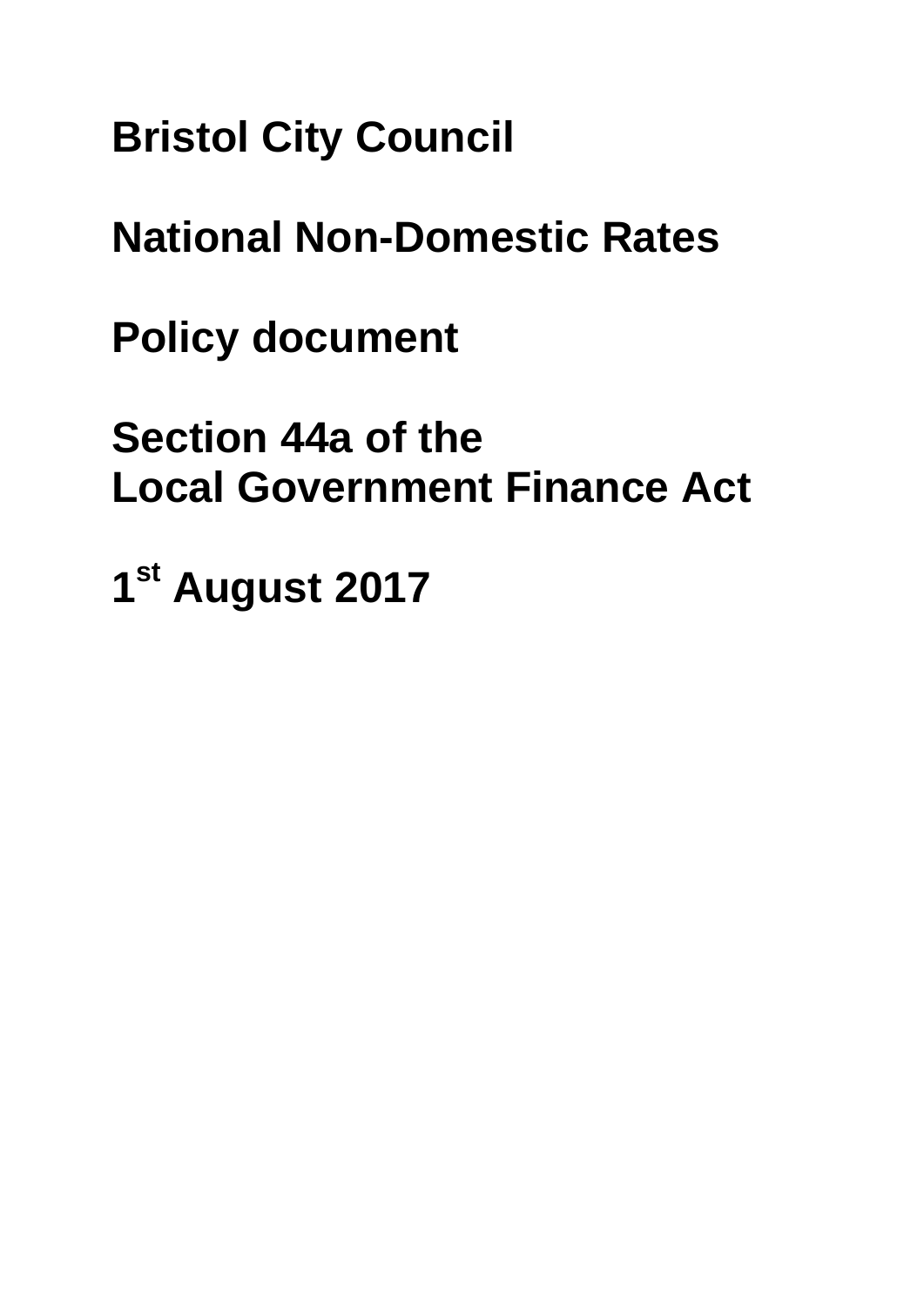# **1. Introduction**

Business Rates, also known as Non-Domestic Rates, are normally charged on the whole premises, even where part of the property is unoccupied.

Under section 44a of the Local Government Finance Act 1988, ratepayers can apply for the rateable value of a partly occupied property to be split, so that they only pay rates on the part of the property that they are using for their business.

The Council has discretion to accept or refuse such a request. This policy outlines the Council's approach to these requests and the factors taken into account in the decision making process.

# **2. The law**

.

Section 44a of the Local Government Finance Act 1988 provides that where part of a business premises appears to be unoccupied, and is expected to remain so for a short time only, the authority may ask the Valuation Officer to certify the relevant rateable values for the occupied and unoccupied parts.

The Authority therefore does not have to act on the request of a ratepayer but when it does, the certificate is binding on the Council as to the rateable value of the property used in calculating the business rates payable.

The legislation does not define the term 'short time'; for the purposes of this policy Bristol City Council interprets a 'short time' to normally be a period of three months, but in exceptional circumstances could be for as long as 12 months.

The apportioned rateable values apply for the period beginning with the day on which the premises became partly unoccupied and ending with the first day on which one or more of the following events occurs

- The occupation of any of the unoccupied part of the premises;
- The ending of the financial year in which the apportionment was required:
- The requiring of a further apportionment;
- The complete occupation of the premises; or
- The complete vacation of the premises.
- The expiration of the agreed period of apportionment

The authority may, if appropriate request a new certificate from the Valuation Officer at the start of a new financial year or where the occupied and unoccupied parts have changed.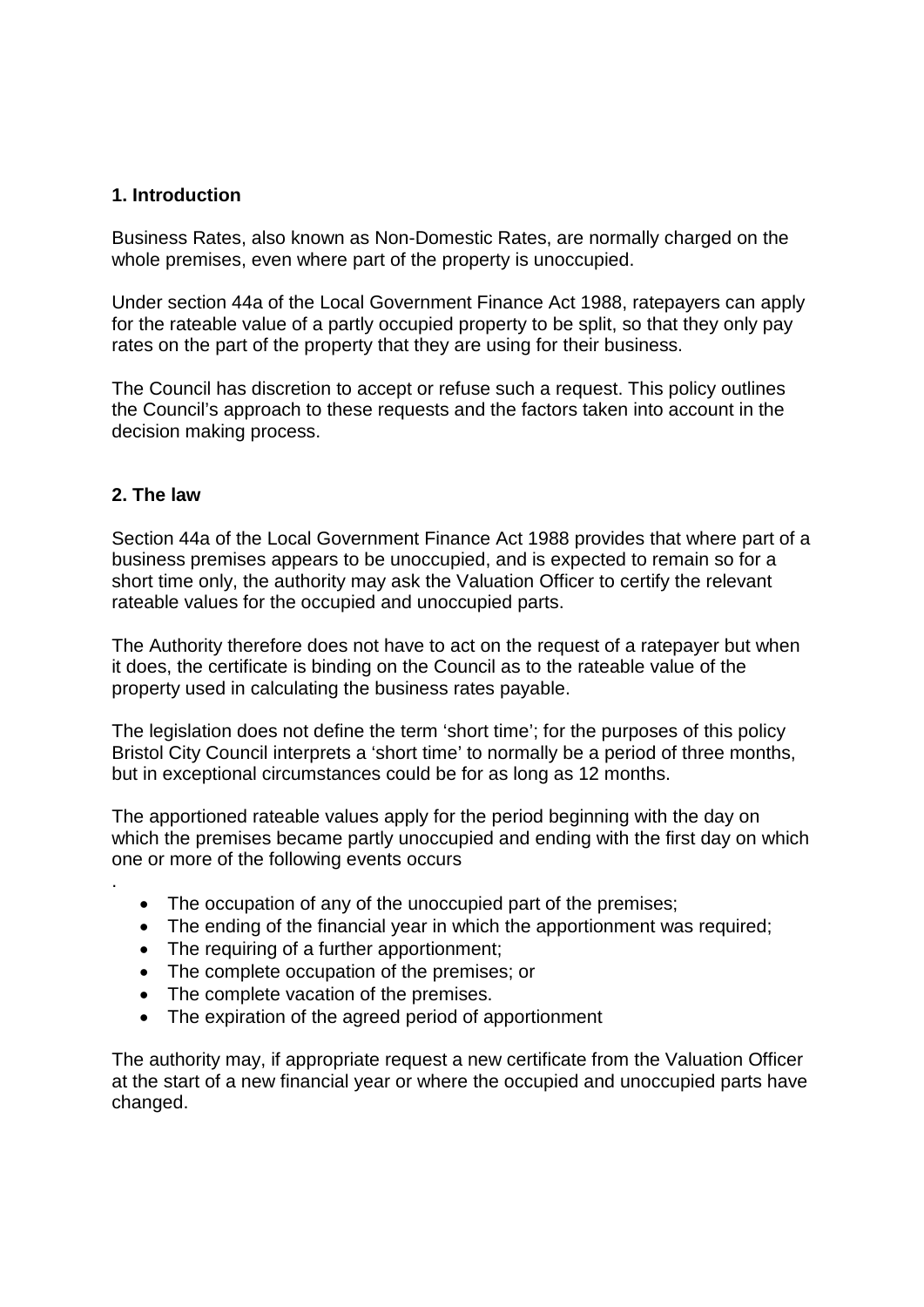# **3. The financial impact**

In October 2015, the Government announced their intention that local authorities will be able to keep 100 per cent of the business rates they raise locally. This is a fundamental change to the way local government is financed and Bristol City Council is part of a pilot scheme which means from 1<sup>st</sup> April 2017, Bristol City Council and its precepting bodies will retain 100% of all business rates income.

Any relief granted therefore has a direct impact on the Council's income and ultimately on council tax payers in the city.

# **4. The application process**

All applications for s44a discretionary relief should be made in writing, and accompanied by a plan which clearly identifies the location and size of the parts which are occupied and unoccupied A visit may be made to the premises to confirm the accuracy of the submitted plan.

Independent evidence may also be requested and this may be in the form of, for example, surveyors' reports, dated photographs, solicitors' letters and estate or letting agents' records.

Applications will be considered by the Group Leader of the Valuation & Inspection team, Revenues Service, or another Group Leader within the Service as directed by the Revenues Manager.

A request for s44a relief will be considered where the granting of relief would be in the best interests of the taxpayers of Bristol, AND:

- partial occupation of a business premises is required to facilitate relocation of the company into another part of the city or to extend the current portfolio of occupied premises in the city; or
- Where fire, flood or other disaster prevents full use of the premises, or
- Some other wholly exceptional circumstance exists

A request for s44a relief would **not** normally be considered:

- For a period that has now passed:
- For consecutive periods;
- To support a business moving its operation outside of the city;
- Where the owner sublets part of the premises on a commercial basis;
- Where the part occupation is likely to continue for more than three months (six months if industrial premises)
- Where there appears to be no effort to let, sell or occupy the empty part; or
- Where part occupation is seasonal or cyclical in nature.

This is not an exhaustive list and each application will be treated on a case by case basis, and in accordance with the Regulations and any relevant case law.

Decisions will be given in writing, by email where possible.